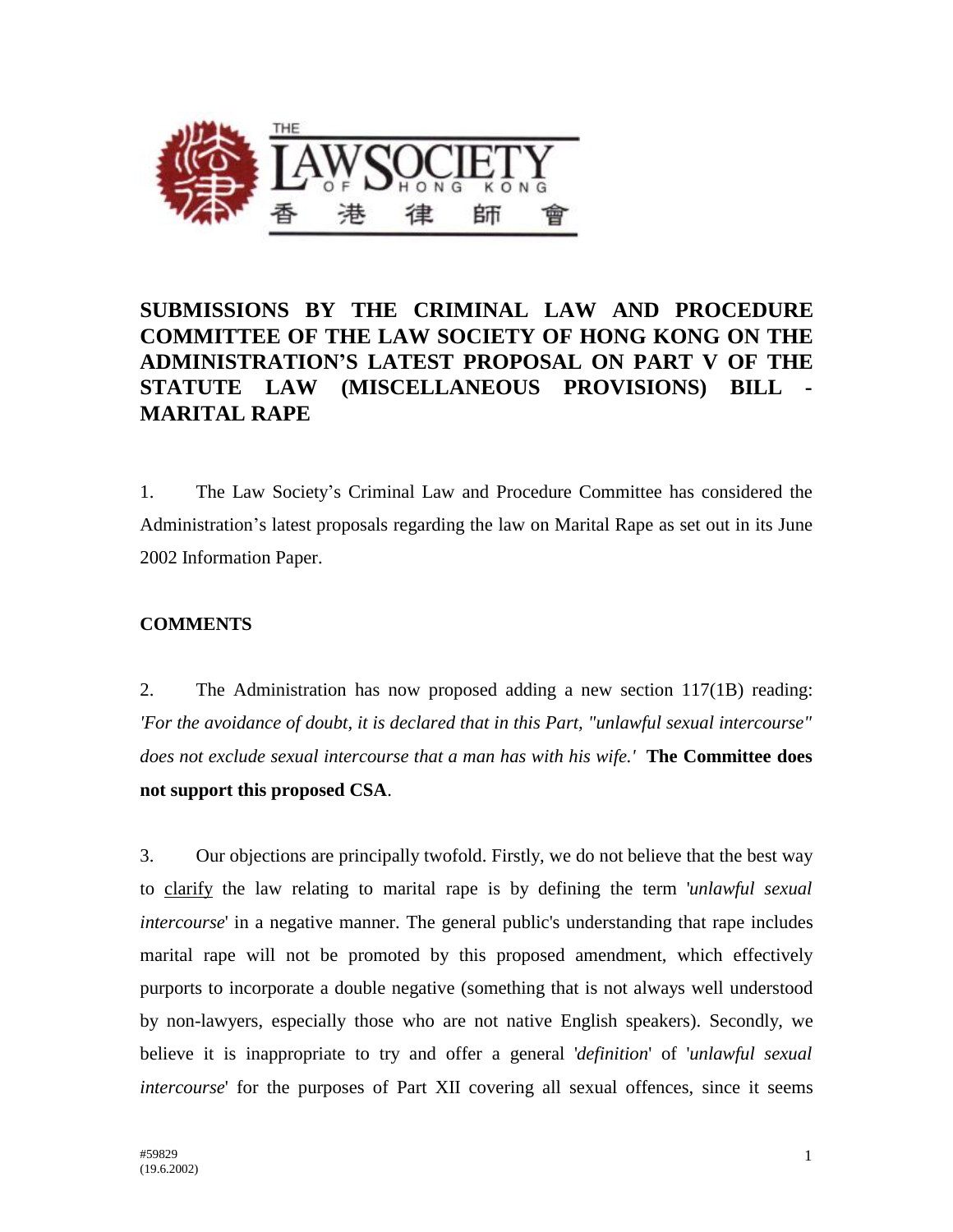unfortunately to be the case that the expression '*unlawful sexual intercourse*' is capable of different meanings in different contexts. Our immediate concern is with rape, and perhaps with certain alternative offences that a husband charged with rape might be convicted of (namely, ss.119, 120 and 121).

4. **The Committee reiterates its support for the simplest, most direct amendment that will overcome the immediate concerns relating to marital rape, i.e. by deleting '***unlawful***' from the definition of rape in s.118(3), Crimes Ordinance.**

## **BACKGROUND**

5. The Committee would reiterate the background to the problem we are dealing with:

- a) Prior to 1976 in England, rape was an offence contrary to s.1(1) of the Sexual Offences Act 1956. This read simply: *'It is [an offence] for a man to rape a woman.*' There was no definition of '*rape*', which remained a matter of common law. At the same time, there was a host of other sexual offences consolidated in the Sexual Offences Act 1956 (it was not a reforming Act - it merely pulled together existing statutory offences), many of which used the language *'unlawful sexual intercourse*'. The meaning of this expression in various contexts had been considered on occasion, but (as mentioned below) it seems clear that there was no uniform meaning.
- b) The common law meaning of rape, as adopted in *DPP* v *Morgan*, referred to *'unlawful sexual intercourse*', thereby recognizing and incorporating the common law view that a husband could not be convicted of rape, the socalled *'marital immunity*' or *'marital exemption*' (although there were some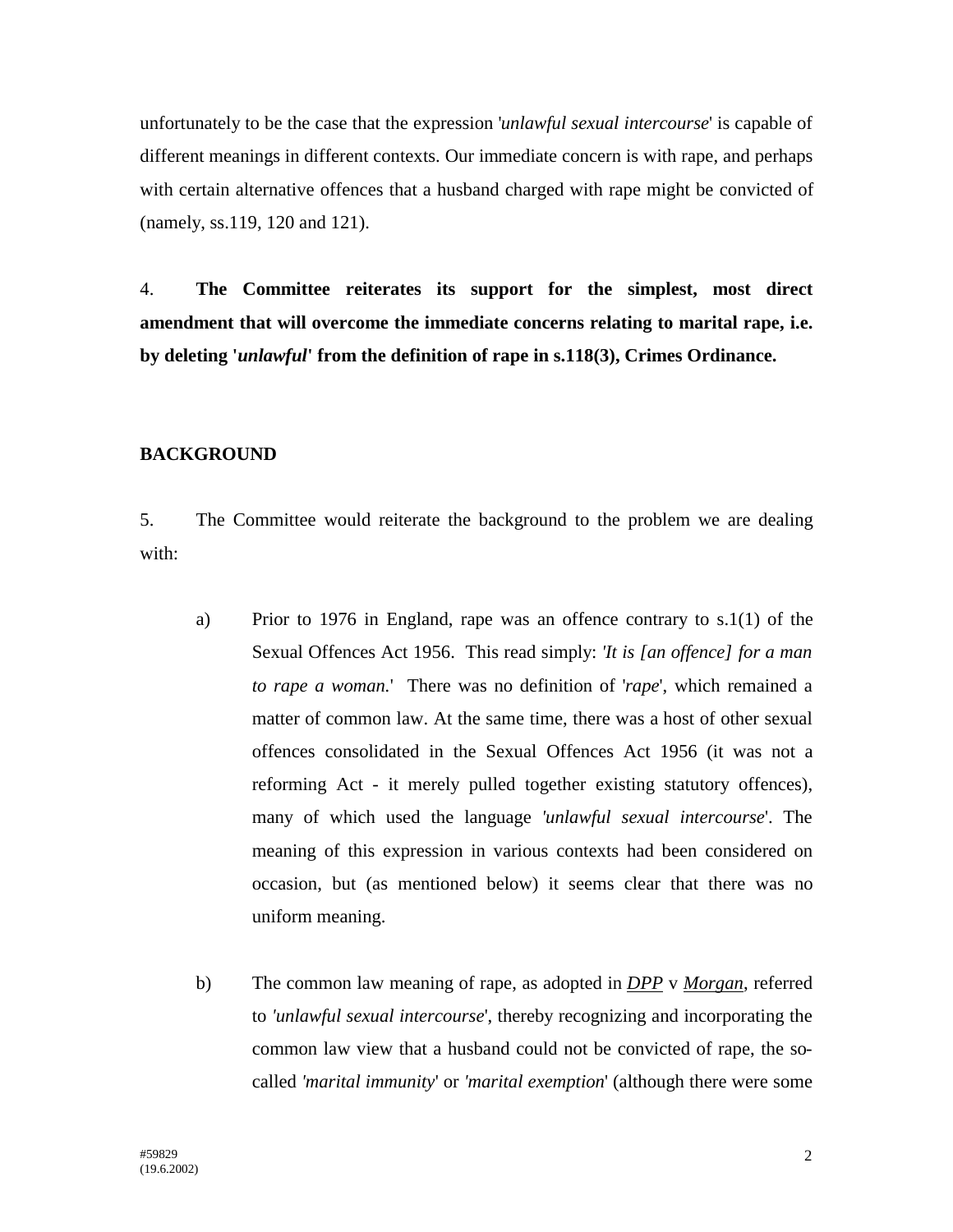cases in which the courts had already begun recognizing common law exceptions to this supposed immunity).

- c) When s.1(1) of the Sexual Offences Act 1956 was amended in 1976 (s.1(1), Sexual Offences (Amendment) Act 1976)) and a statutory definition of '*rape*' was added, in the terms subsequently adopted in HK as s.118(3), Crimes Ordinance, the expression '*unlawful sexual intercourse*' was not surprisingly incorporated.
- d) Subsequently, after further cases had recognized yet more common law exceptions to the common law marital immunity and the issue of marital rape reached the House of Lords in  $\underline{R}$  v  $\underline{R}$ , the House of Lords had to consider whether they should declare that the common law immunity had been abolished. This was their inclination (Lord Keith: *'On grounds of principle, there is now no justification for the marital exception in rape*'), but it was necessary for them to deal with the argument that the immunity was statutorily recognized by the express reference to *'unlawful sexual intercourse*' in the 1976 statutory definition of rape. The Lords considered all the cases in which this expression had been considered, noting in particular *R* v *Chapman* [1959] 1 QB 100 (N.B. prior to the 1976 amendment to s.1(1), SOA 1956) in relation to s.19, Sexual Offences 1956 (HK: s.127, Crimes Ordinance), in which Donovan J concluded that '*unlawful*' sexual intercourse in the context of s.19 was not '*surplusage*' but meant *'illicit, i.e. outside the bond of marriage'*. This interpretation, the Lords observed, was one reflecting the '*context*' of the specific offence, i.e. s.19.
- e) The question the Lords had to consider was whether it was necessary to adopt this same meaning (i.e. previously adopted in relation to a specific offence in the 1956 Act) for the purposes of the 1976 Act (which defined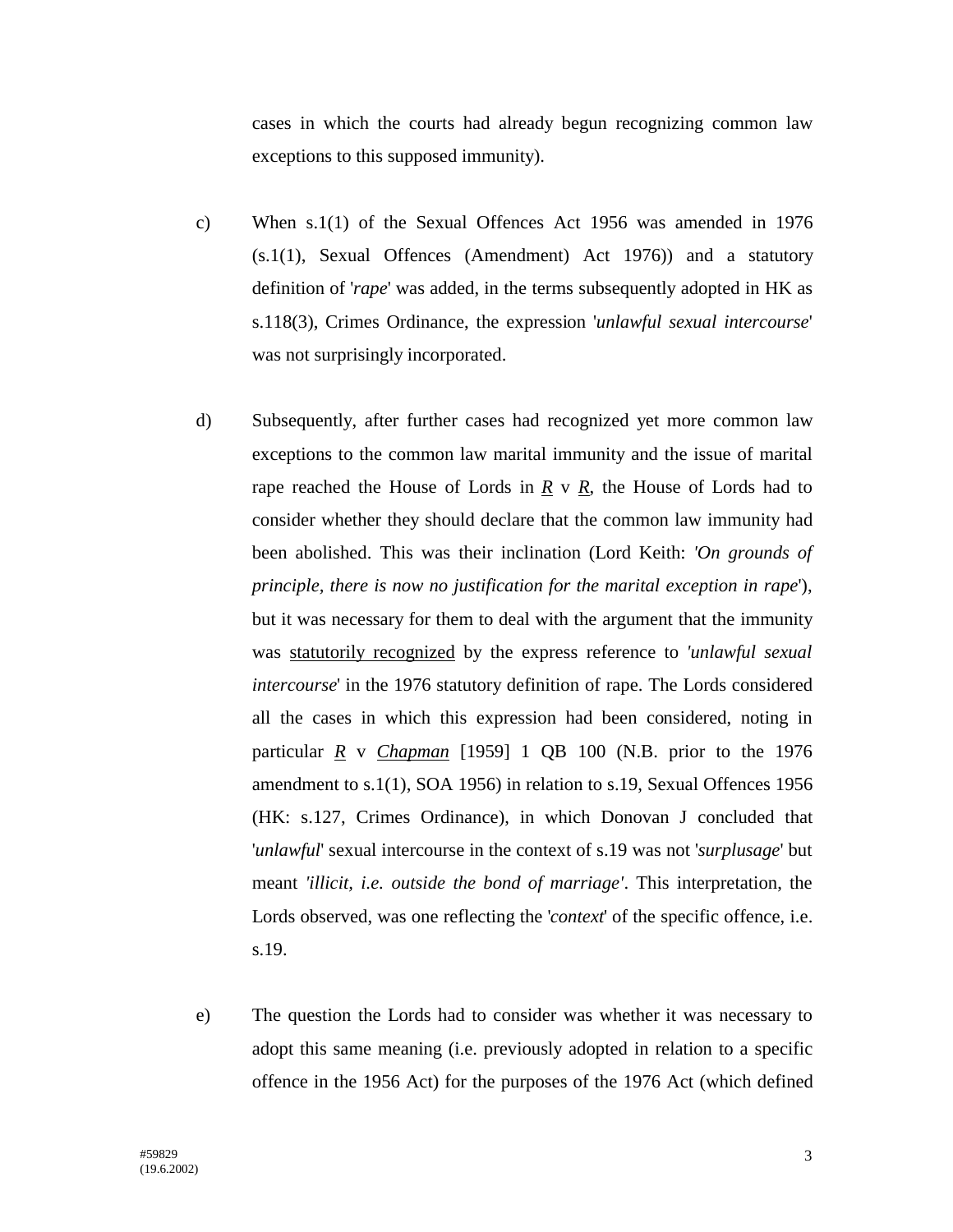rape). The Lords concluded that they were NOT required to do so. There was, they noted, another context, namely that for the purposes of rape, various common law exceptions to the marital immunity had been judicially recognized. Lord Keith continued:

*Sexual intercourse in any of the cases covered by the exceptions [i.e. exceptions to the marital rape immunity] still takes place within the bond of marriage. So if "unlawful" in the subsection [i.e. s1(1), SO(A)A 1976] means "outside the bond of marriage" it follows that sexual intercourse in a case which falls within the exceptions is not covered by the definition of rape, notwithstanding that it is not consented to by the wife. That involves that the exceptions have been impliedly abolished. If the intention of Parliament was to abolish the exceptions it would have been expected to do so expressly, and it is in fact inconceivable that Parliament should have had such an intention. In order that the exceptions might be preserved, it would be necessary to construe "unlawfully" as meaning "outside marriage or within marriage in a situation covered by one of the exceptions to the marital exemption." … However, the gloss which the suggested construction would place on the word "unlawfully" would give it a meaning unique to this particular subsection [i.e. s1(1), SO(A)A 1976], and if the mind of the draftsman had been directed to the existence of the exceptions he would surely have dealt with them specifically and not in such an oblique fashion. In R v Chapman, Donovan LJ accepted … that the word "unlawfully" in relation to carnal knowledge had in many early statutes not been used with any degree of precision, and he referred to a number of enactments making it a felony unlawfully and carnally to know any womanchild under the age of 10. He said … "one would think that all intercourse with a child under 10 would be unlawful; and on that*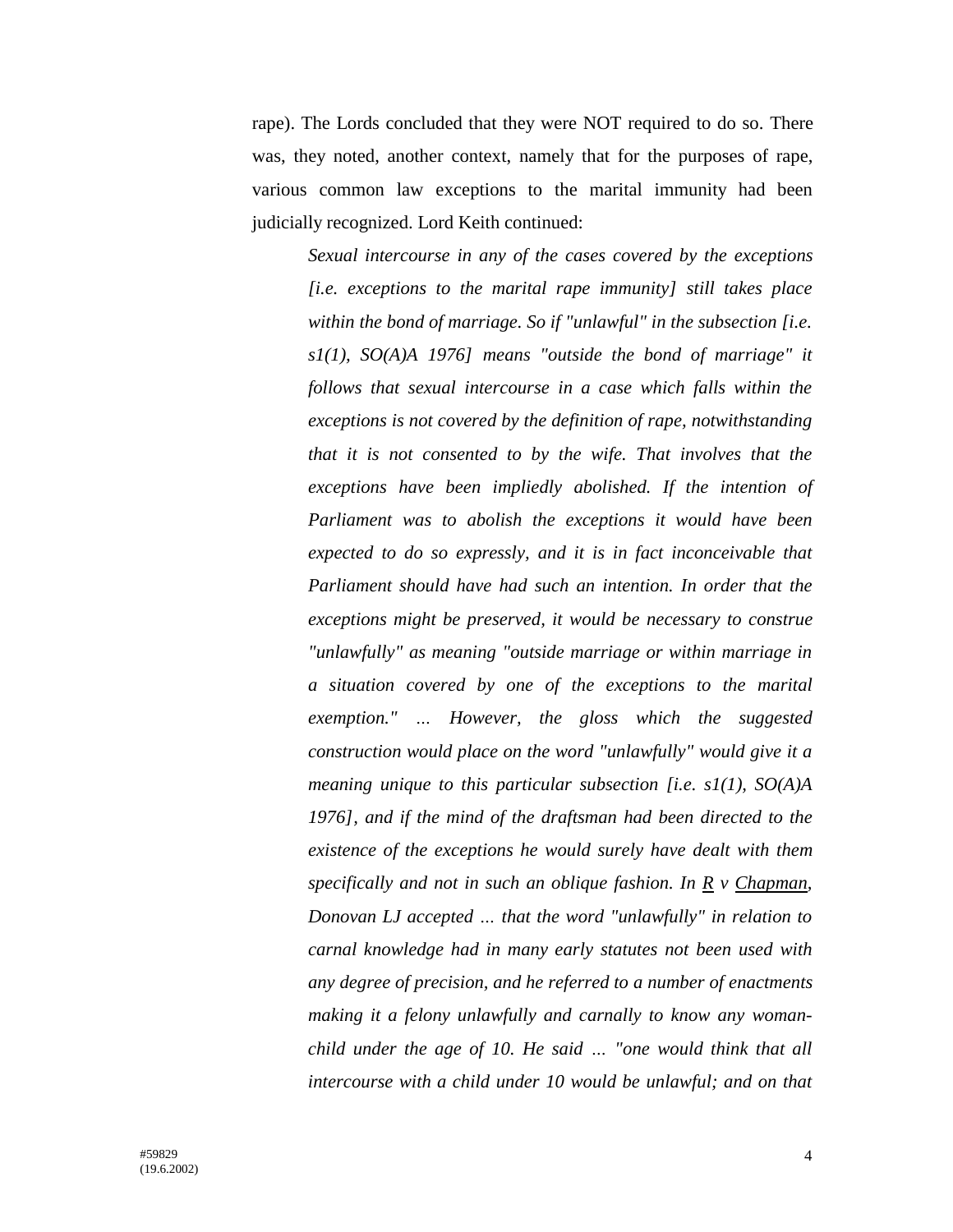*footing the word would be mere surplusage." The fact is that it is clearly unlawful to have sexual intercourse with any woman without her consent, and that the use of the word [i.e. "unlawful"] in the subsection [i.e. s1(1), S(A)A 1976] adds nothing. In my opinion there are no rational grounds for putting the suggested gloss on the word, and it should be treated as being mere surplusage in this enactment [i.e. s.1(1), SO(A)A 1976], as it clearly fell to be in those referred to by Donovan LJ. …*

*I am therefore of the opinion that section 1(1) of the Act of 1976 presents no obstacle to this House declaring that in modern times the supposed marital exception in rape forms no part of the law of England.*

By use of this somewhat convoluted analysis, the Lords therefore concluded that it was not possible to give any acceptable meaning to the statutory language '*unlawful sexual intercourse*', despite the accusation that the courts were thereby usurping the power of the legislature (which had enacted legislation expressly incorporating that term).

## **CONCLUSION**

6. The Committee has quoted the aforesaid passage at length because, in our view, it reinforces several points. First, it is essentially misguided to try and define '*unlawful*' sexual intercourse compendiously for all the sexual offences gathered together in Part XII of the Crimes Ordinance. Secondly, the central point of the House of Lords decision was that the statutory language did not stand in the way from their declaring that the common law marital immunity was no longer any part of the law of England. **If, as the Committee believes, HK courts would also declare the common law immunity to have been abolished if this issue presented itself, then it is in our view misleading to**